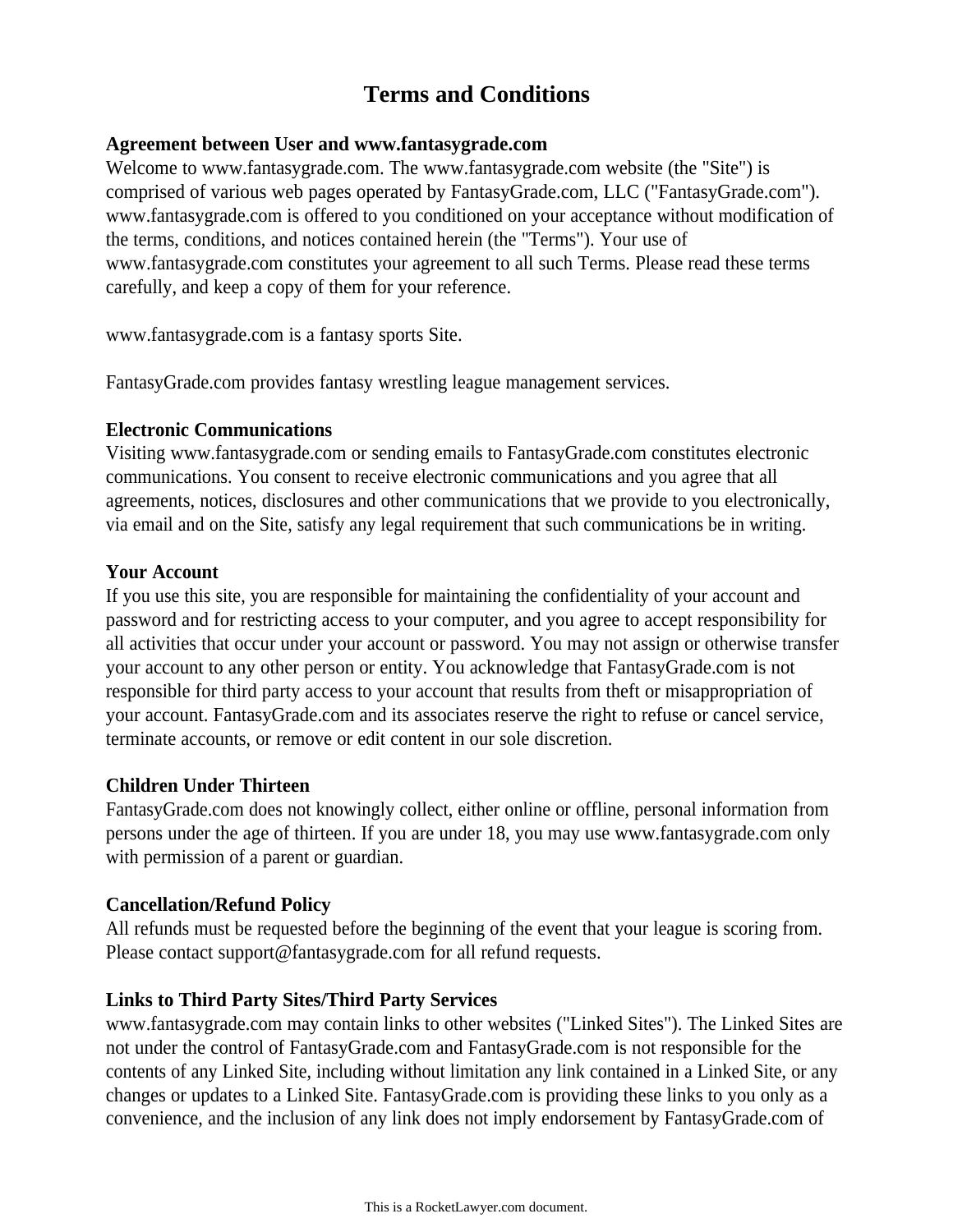the site or any association with its operators.

Certain services made available via www.fantasygrade.com are delivered by third party sites and organizations. By using any product, service or functionality originating from the www.fantasygrade.com domain, you hereby acknowledge and consent that FantasyGrade.com may share such information and data with any third party with whom FantasyGrade.com has a contractual relationship to provide the requested product, service or functionality on behalf of www.fantasygrade.com users and customers.

# **No Unlawful or Prohibited Use/Intellectual Property**

You are granted a non-exclusive, non-transferable, revocable license to access and use www.fantasygrade.com strictly in accordance with these terms of use. As a condition of your use of the Site, you warrant to FantasyGrade.com that you will not use the Site for any purpose that is unlawful or prohibited by these Terms. You may not use the Site in any manner which could damage, disable, overburden, or impair the Site or interfere with any other party's use and enjoyment of the Site. You may not obtain or attempt to obtain any materials or information through any means not intentionally made available or provided for through the Site.

All content included as part of the Service, such as text, graphics, logos, images, as well as the compilation thereof, and any software used on the Site, is the property of FantasyGrade.com or its suppliers and protected by copyright and other laws that protect intellectual property and proprietary rights. You agree to observe and abide by all copyright and other proprietary notices, legends or other restrictions contained in any such content and will not make any changes thereto.

You will not modify, publish, transmit, reverse engineer, participate in the transfer or sale, create derivative works, or in any way exploit any of the content, in whole or in part, found on the Site. FantasyGrade.com content is not for resale. Your use of the Site does not entitle you to make any unauthorized use of any protected content, and in particular you will not delete or alter any proprietary rights or attribution notices in any content. You will use protected content solely for your personal use, and will make no other use of the content without the express written permission of FantasyGrade.com and the copyright owner. You agree that you do not acquire any ownership rights in any protected content. We do not grant you any licenses, express or implied, to the intellectual property of FantasyGrade.com or our licensors except as expressly authorized by these Terms.

### **Use of Communication Services**

The Site may contain bulletin board services, chat areas, news groups, forums, communities, personal web pages, calendars, and/or other message or communication facilities designed to enable you to communicate with the public at large or with a group (collectively, "Communication Services"). You agree to use the Communication Services only to post, send and receive messages and material that are proper and related to the particular Communication Service.

By way of example, and not as a limitation, you agree that when using a Communication Service, you will not: defame, abuse, harass, stalk, threaten or otherwise violate the legal rights (such as rights of privacy and publicity) of others; publish, post, upload, distribute or disseminate any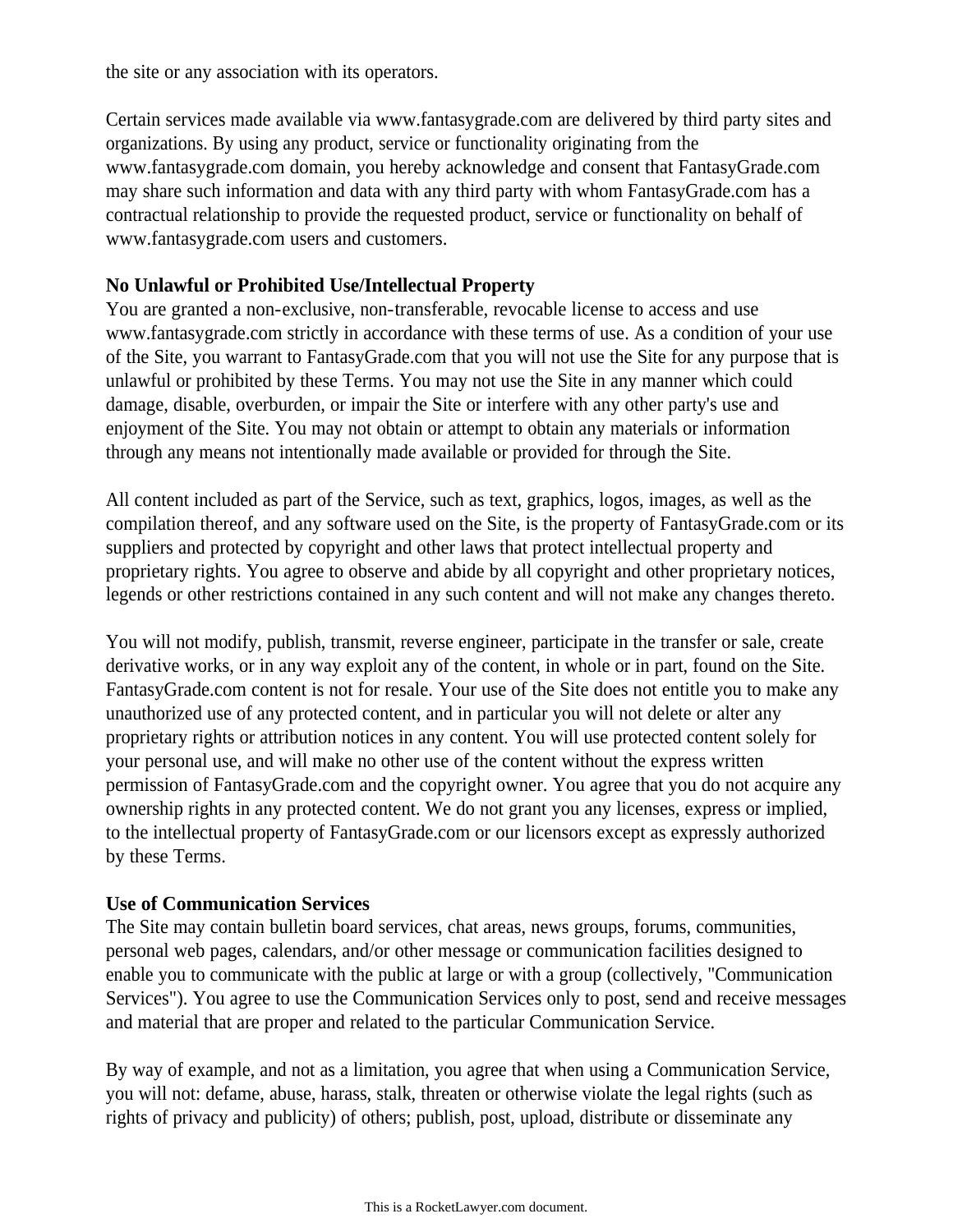inappropriate, profane, defamatory, infringing, obscene, indecent or unlawful topic, name, material or information; upload files that contain software or other material protected by intellectual property laws (or by rights of privacy of publicity) unless you own or control the rights thereto or have received all necessary consents; upload files that contain viruses, corrupted files, or any other similar software or programs that may damage the operation of another's computer; advertise or offer to sell or buy any goods or services for any business purpose, unless such Communication Service specifically allows such messages; conduct or forward surveys, contests, pyramid schemes or chain letters; download any file posted by another user of a Communication Service that you know, or reasonably should know, cannot be legally distributed in such manner; falsify or delete any author attributions, legal or other proper notices or proprietary designations or labels of the origin or source of software or other material contained in a file that is uploaded; restrict or inhibit any other user from using and enjoying the Communication Services; violate any code of conduct or other guidelines which may be applicable for any particular Communication Service; harvest or otherwise collect information about others, including e-mail addresses, without their consent; violate any applicable laws or regulations.

FantasyGrade.com has no obligation to monitor the Communication Services. However, FantasyGrade.com reserves the right to review materials posted to a Communication Service and to remove any materials in its sole discretion. FantasyGrade.com reserves the right to terminate your access to any or all of the Communication Services at any time without notice for any reason whatsoever.

FantasyGrade.com reserves the right at all times to disclose any information as necessary to satisfy any applicable law, regulation, legal process or governmental request, or to edit, refuse to post or to remove any information or materials, in whole or in part, in FantasyGrade.com's sole discretion.

Always use caution when giving out any personally identifying information about yourself or your children in any Communication Service. FantasyGrade.com does not control or endorse the content, messages or information found in any Communication Service and, therefore, FantasyGrade.com specifically disclaims any liability with regard to the Communication Services and any actions resulting from your participation in any Communication Service. Managers and hosts are not authorized FantasyGrade.com spokespersons, and their views do not necessarily reflect those of FantasyGrade.com.

Materials uploaded to a Communication Service may be subject to posted limitations on usage, reproduction and/or dissemination. You are responsible for adhering to such limitations if you upload the materials.

# **Materials Provided to www.fantasygrade.com or Posted on Any FantasyGrade.com Web Page**

FantasyGrade.com does not claim ownership of the materials you provide to www.fantasygrade.com (including feedback and suggestions) or post, upload, input or submit to any FantasyGrade.com Site or our associated services (collectively "Submissions"). However, by posting, uploading, inputting, providing or submitting your Submission you are granting FantasyGrade.com, our affiliated companies and necessary sublicensees permission to use your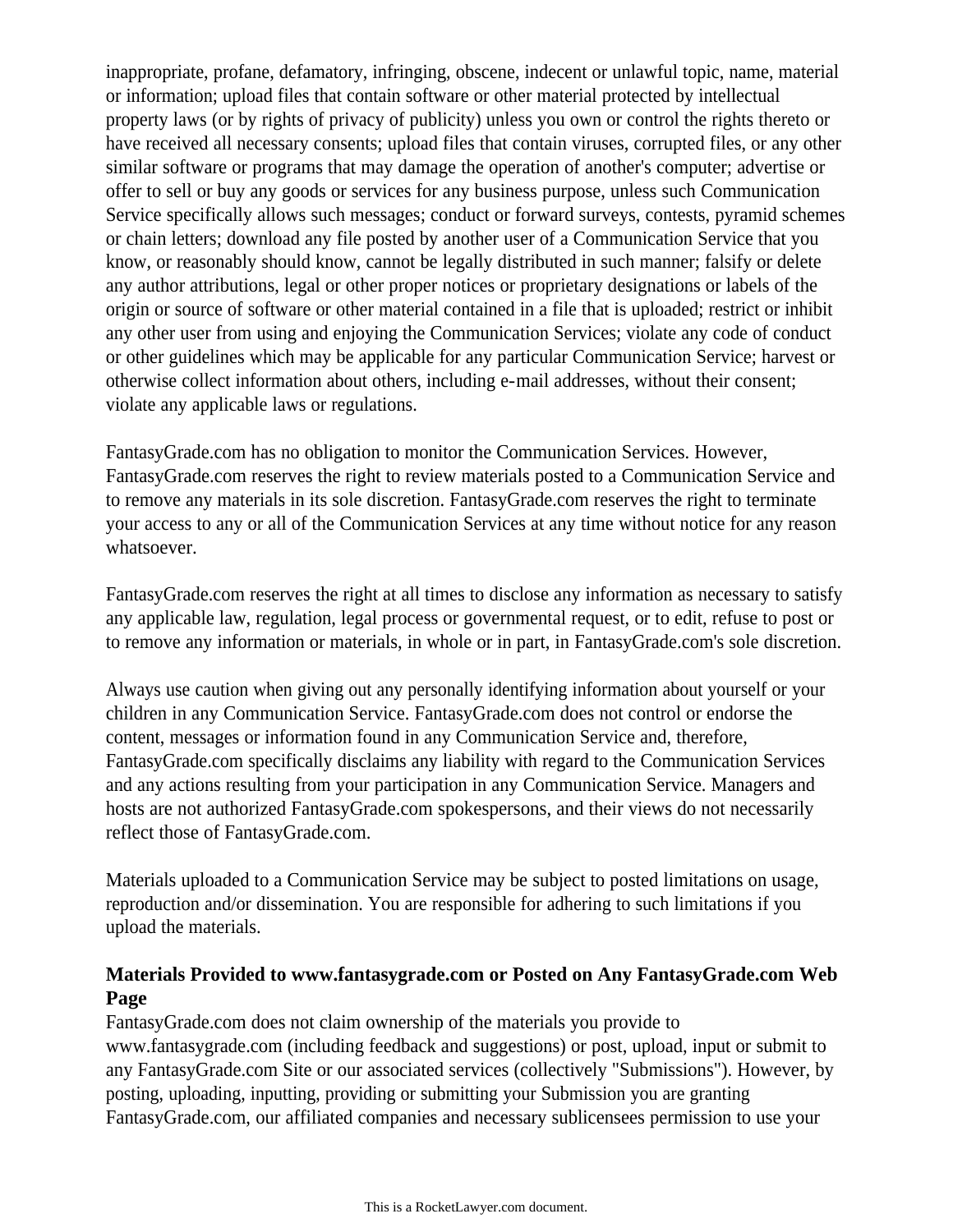Submission in connection with the operation of their Internet businesses including, without limitation, the rights to: copy, distribute, transmit, publicly display, publicly perform, reproduce, edit, translate and reformat your Submission; and to publish your name in connection with your Submission.

No compensation will be paid with respect to the use of your Submission, as provided herein. FantasyGrade.com is under no obligation to post or use any Submission you may provide and may remove any Submission at any time in FantasyGrade.com's sole discretion.

By posting, uploading, inputting, providing or submitting your Submission you warrant and represent that you own or otherwise control all of the rights to your Submission as described in this section including, without limitation, all the rights necessary for you to provide, post, upload, input or submit the Submissions.

# **Third Party Accounts**

You will be able to connect your FantasyGrade.com account to third party accounts. By connecting your FantasyGrade.com account to your third party account, you acknowledge and agree that you are consenting to the continuous release of information about you to others (in accordance with your privacy settings on those third party sites). If you do not want information about you to be shared in this manner, do not use this feature.

### **International Users**

The Service is controlled, operated and administered by FantasyGrade.com from our offices within the USA. If you access the Service from a location outside the USA, you are responsible for compliance with all local laws. You agree that you will not use the FantasyGrade.com Content accessed through www.fantasygrade.com in any country or in any manner prohibited by any applicable laws, restrictions or regulations.

### **Indemnification**

You agree to indemnify, defend and hold harmless FantasyGrade.com, its officers, directors, employees, agents and third parties, for any losses, costs, liabilities and expenses (including reasonable attorney's fees) relating to or arising out of your use of or inability to use the Site or services, any user postings made by you, your violation of any terms of this Agreement or your violation of any rights of a third party, or your violation of any applicable laws, rules or regulations. FantasyGrade.com reserves the right, at its own cost, to assume the exclusive defense and control of any matter otherwise subject to indemnification by you, in which event you will fully cooperate with FantasyGrade.com in asserting any available defenses.

# **Class Action Waiver**

Any arbitration under these Terms and Conditions will take place on an individual basis; class arbitrations and class/representative/collective actions are not permitted. THE PARTIES AGREE THAT A PARTY MAY BRING CLAIMS AGAINST THE OTHER ONLY IN EACH'S INDIVIDUAL CAPACITY, AND NOT AS A PLAINTIFF OR CLASS MEMBER IN ANY PUTATIVE CLASS, COLLECTIVE AND/ OR REPRESENTATIVE PROCEEDING, SUCH AS IN THE FORM OF A PRIVATE ATTORNEY GENERAL ACTION AGAINST THE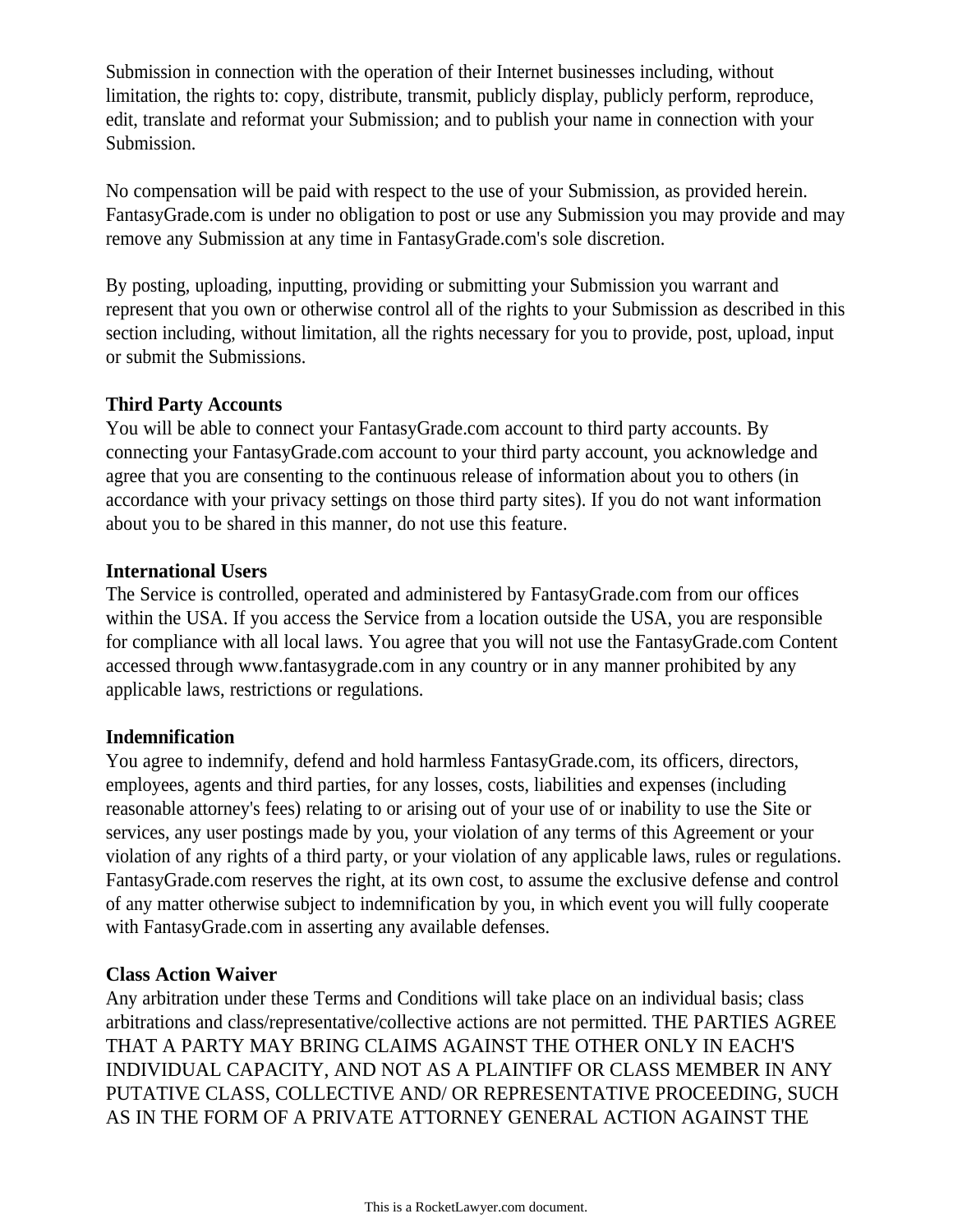OTHER. Further, unless both you and FantasyGrade.com agree otherwise, the arbitrator may not consolidate more than one person's claims, and may not otherwise preside over any form of a representative or class proceeding.

### **Liability Disclaimer**

THE INFORMATION, SOFTWARE, PRODUCTS, AND SERVICES INCLUDED IN OR AVAILABLE THROUGH THE SITE MAY INCLUDE INACCURACIES OR TYPOGRAPHICAL ERRORS. CHANGES ARE PERIODICALLY ADDED TO THE INFORMATION HEREIN. FANTASYGRADE.COM, LLC AND/OR ITS SUPPLIERS MAY MAKE IMPROVEMENTS AND/OR CHANGES IN THE SITE AT ANY TIME.

FANTASYGRADE.COM, LLC AND/OR ITS SUPPLIERS MAKE NO REPRESENTATIONS ABOUT THE SUITABILITY, RELIABILITY, AVAILABILITY, TIMELINESS, AND ACCURACY OF THE INFORMATION, SOFTWARE, PRODUCTS, SERVICES AND RELATED GRAPHICS CONTAINED ON THE SITE FOR ANY PURPOSE. TO THE MAXIMUM EXTENT PERMITTED BY APPLICABLE LAW, ALL SUCH INFORMATION, SOFTWARE, PRODUCTS, SERVICES AND RELATED GRAPHICS ARE PROVIDED "AS IS" WITHOUT WARRANTY OR CONDITION OF ANY KIND. FANTASYGRADE.COM, LLC AND/OR ITS SUPPLIERS HEREBY DISCLAIM ALL WARRANTIES AND CONDITIONS WITH REGARD TO THIS INFORMATION, SOFTWARE, PRODUCTS, SERVICES AND RELATED GRAPHICS, INCLUDING ALL IMPLIED WARRANTIES OR CONDITIONS OF MERCHANTABILITY, FITNESS FOR A PARTICULAR PURPOSE, TITLE AND NON-INFRINGEMENT.

TO THE MAXIMUM EXTENT PERMITTED BY APPLICABLE LAW, IN NO EVENT SHALL FANTASYGRADE.COM, LLC AND/OR ITS SUPPLIERS BE LIABLE FOR ANY DIRECT, INDIRECT, PUNITIVE, INCIDENTAL, SPECIAL, CONSEQUENTIAL DAMAGES OR ANY DAMAGES WHATSOEVER INCLUDING, WITHOUT LIMITATION, DAMAGES FOR LOSS OF USE, DATA OR PROFITS, ARISING OUT OF OR IN ANY WAY CONNECTED WITH THE USE OR PERFORMANCE OF THE SITE, WITH THE DELAY OR INABILITY TO USE THE SITE OR RELATED SERVICES, THE PROVISION OF OR FAILURE TO PROVIDE SERVICES, OR FOR ANY INFORMATION, SOFTWARE, PRODUCTS, SERVICES AND RELATED GRAPHICS OBTAINED THROUGH THE SITE, OR OTHERWISE ARISING OUT OF THE USE OF THE SITE, WHETHER BASED ON CONTRACT, TORT, NEGLIGENCE, STRICT LIABILITY OR OTHERWISE, EVEN IF FANTASYGRADE.COM, LLC OR ANY OF ITS SUPPLIERS HAS BEEN ADVISED OF THE POSSIBILITY OF DAMAGES. BECAUSE SOME STATES/JURISDICTIONS DO NOT ALLOW THE EXCLUSION OR LIMITATION OF LIABILITY FOR CONSEQUENTIAL OR INCIDENTAL DAMAGES, THE ABOVE LIMITATION MAY NOT APPLY TO YOU. IF YOU ARE DISSATISFIED WITH ANY PORTION OF THE SITE, OR WITH ANY OF THESE TERMS OF USE, YOUR SOLE AND EXCLUSIVE REMEDY IS TO DISCONTINUE USING THE SITE.

### **Termination/Access Restriction**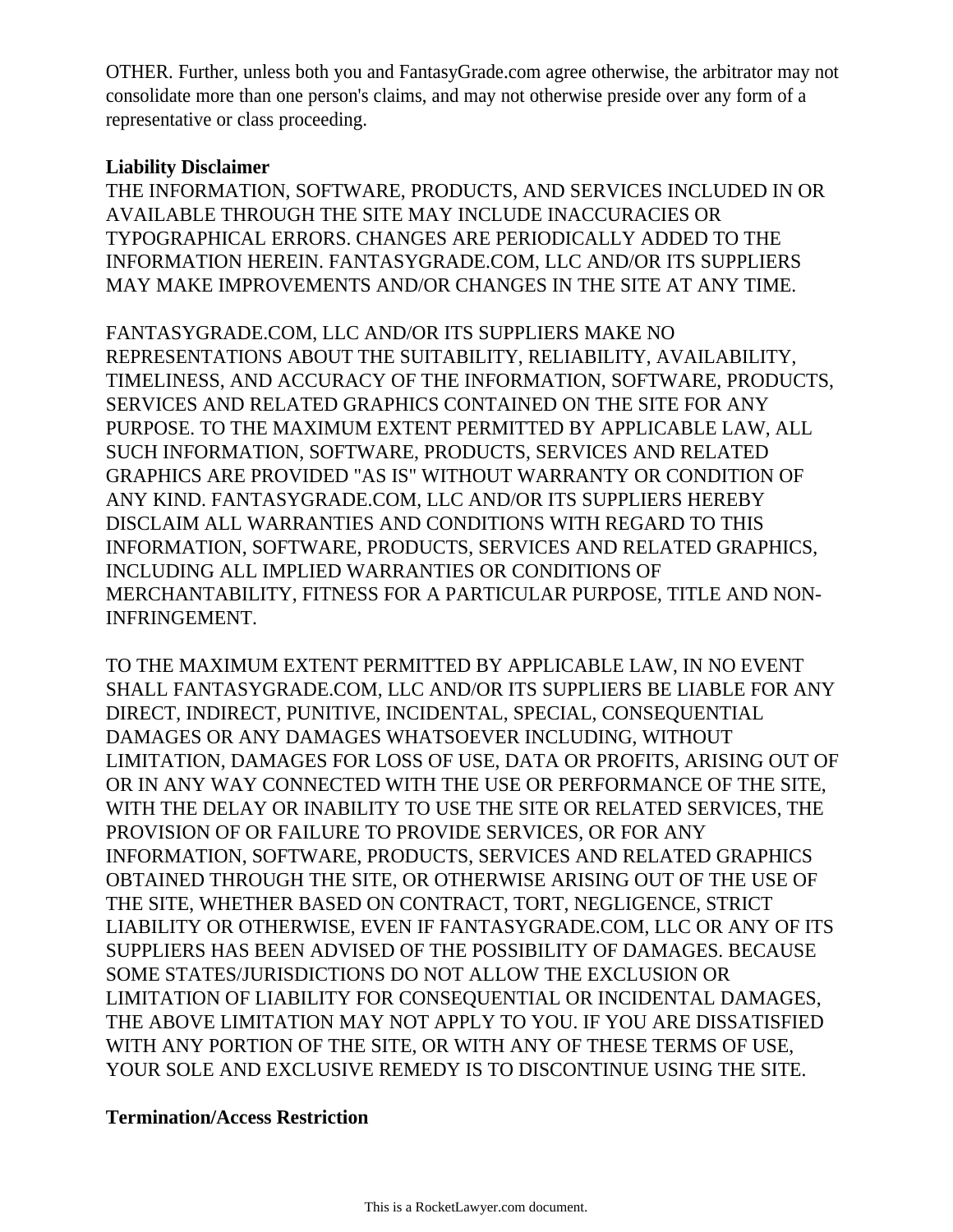FantasyGrade.com reserves the right, in its sole discretion, to terminate your access to the Site and the related services or any portion thereof at any time, without notice. To the maximum extent permitted by law, this agreement is governed by the laws of the State of Michigan and you hereby consent to the exclusive jurisdiction and venue of courts in Michigan in all disputes arising out of or relating to the use of the Site. Use of the Site is unauthorized in any jurisdiction that does not give effect to all provisions of these Terms, including, without limitation, this section.

You agree that no joint venture, partnership, employment, or agency relationship exists between you and FantasyGrade.com as a result of this agreement or use of the Site. FantasyGrade.com's performance of this agreement is subject to existing laws and legal process, and nothing contained in this agreement is in derogation of FantasyGrade.com's right to comply with governmental, court and law enforcement requests or requirements relating to your use of the Site or information provided to or gathered by FantasyGrade.com with respect to such use. If any part of this agreement is determined to be invalid or unenforceable pursuant to applicable law including, but not limited to, the warranty disclaimers and liability limitations set forth above, then the invalid or unenforceable provision will be deemed superseded by a valid, enforceable provision that most closely matches the intent of the original provision and the remainder of the agreement shall continue in effect.

Unless otherwise specified herein, this agreement constitutes the entire agreement between the user and FantasyGrade.com with respect to the Site and it supersedes all prior or contemporaneous communications and proposals, whether electronic, oral or written, between the user and FantasyGrade.com with respect to the Site. A printed version of this agreement and of any notice given in electronic form shall be admissible in judicial or administrative proceedings based upon or relating to this agreement to the same extent and subject to the same conditions as other business documents and records originally generated and maintained in printed form. It is the express wish to the parties that this agreement and all related documents be written in English.

### **Changes to Terms**

FantasyGrade.com reserves the right, in its sole discretion, to change the Terms under which www.fantasygrade.com is offered. The most current version of the Terms will supersede all previous versions. FantasyGrade.com encourages you to periodically review the Terms to stay informed of our updates.

### **Contact Us**

FantasyGrade.com welcomes your questions or comments regarding the Terms:

FantasyGrade.com, LLC 11468 Marketplace Dr N Ste 600 Champlin, Minnesota 55316

Email Address: support@fantasygrade.com